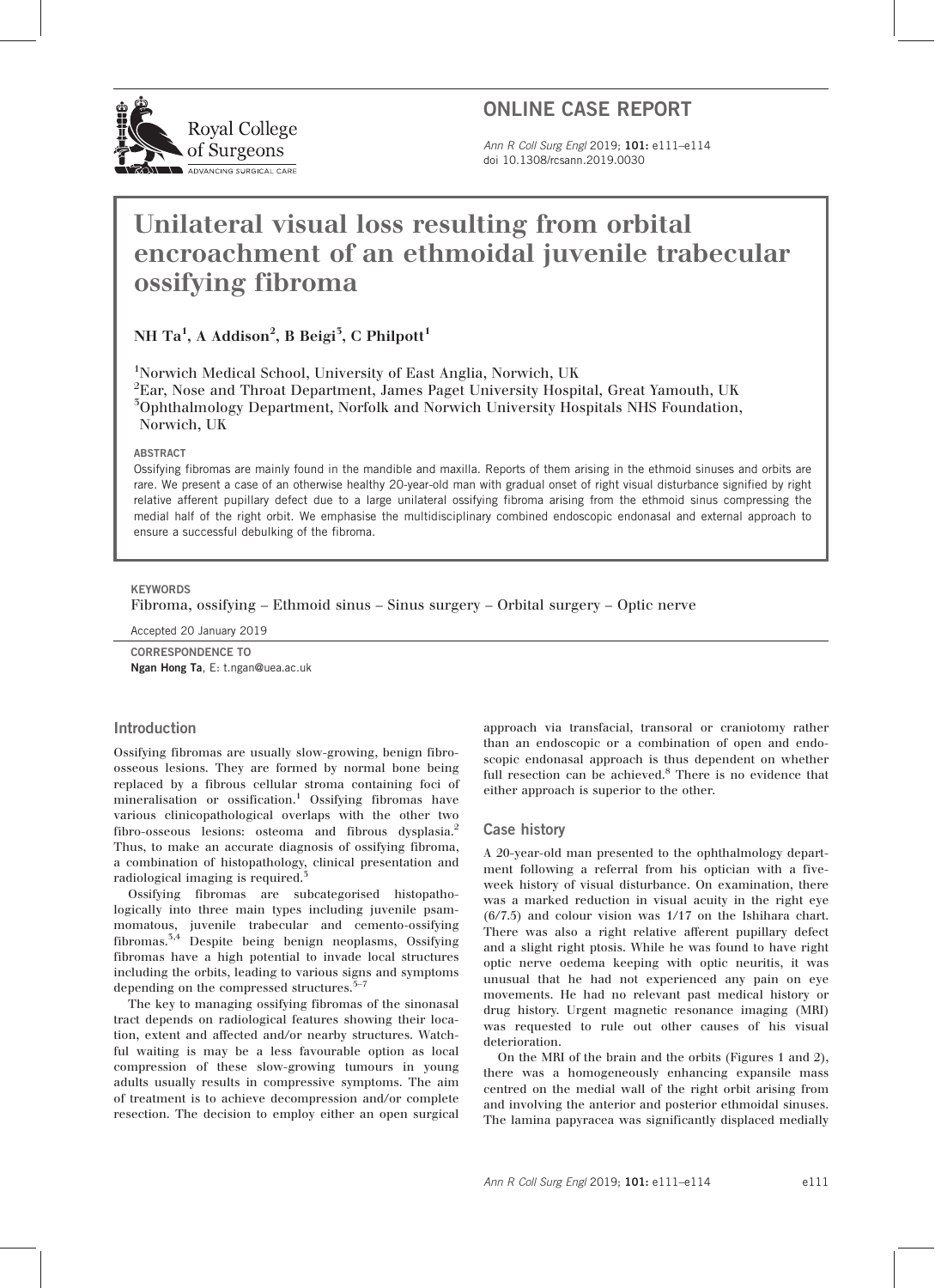TA ADDISON BEIGI PHILPOTT UNILATERAL VISUAL LOSS RESULTING FROM ORBITAL ENCROACHMENT OF AN ETHMOIDAL JUVENILE TRABECULAR OSSIFYING FIBROMA



Figure 1 Preoperative sagittal magnetic resonance images.



Figure 3 Preoperative coronal computed tomography.



Figure 2 Preoperative coronal magnetic resonance images.

and there was mass effect on the optic nerve that was compressed and displaced to the right. There was also mass effect on the extraocular muscles. Additionally, the mass was seen to cause obstruction of the right sphenoidal and the right frontal sinuses with mucus retention. The lesion extended superiorly to the skull base.

Since it was difficult to comment on whether the mass was a primary bony tumour or a sinus mucosal tumour involving the orbit based on the MRI scans, computed tomography (CT) was indicated to characterise the bony anatomy further (Figures 3 and 4). The scans confirmed that this was an osseous lesion with a distinct bony capsule, suggesting benign pathology.

In light of the CT findings, an endoscopic image-guided tissue biopsy was taken of the lesion, which showed



Figure 4 Preoperative axial computed tomography.

fragments of respiratory-type mucosa with a fibro-osseous lesion composed of hypocellular fibrovascular stroma containing curvilinear trabeculae of mineralised bone. There was also focal osteoblast rimming around the fibro-osseous lesion.

Owing to the combination of the locally aggressive nature of the ossifying fibroma, the case was discussed at the skull base multidisciplinary team and a surgical resection was deemed necessary to decompress the optic nerve. A rhinologist and an ophthalmologist undertook an imageguided combined endoscopic endonasal and external approach to ensure adequate debulking of the right orbit and relieve pressure on the optic nerve, thus avoiding unnecessary morbidity while preserving vision.

First, the endoscopic portion of the tumour was resected. A right septal spur, the anterior middle turbinate and the uncinate were resected for better access to the anterior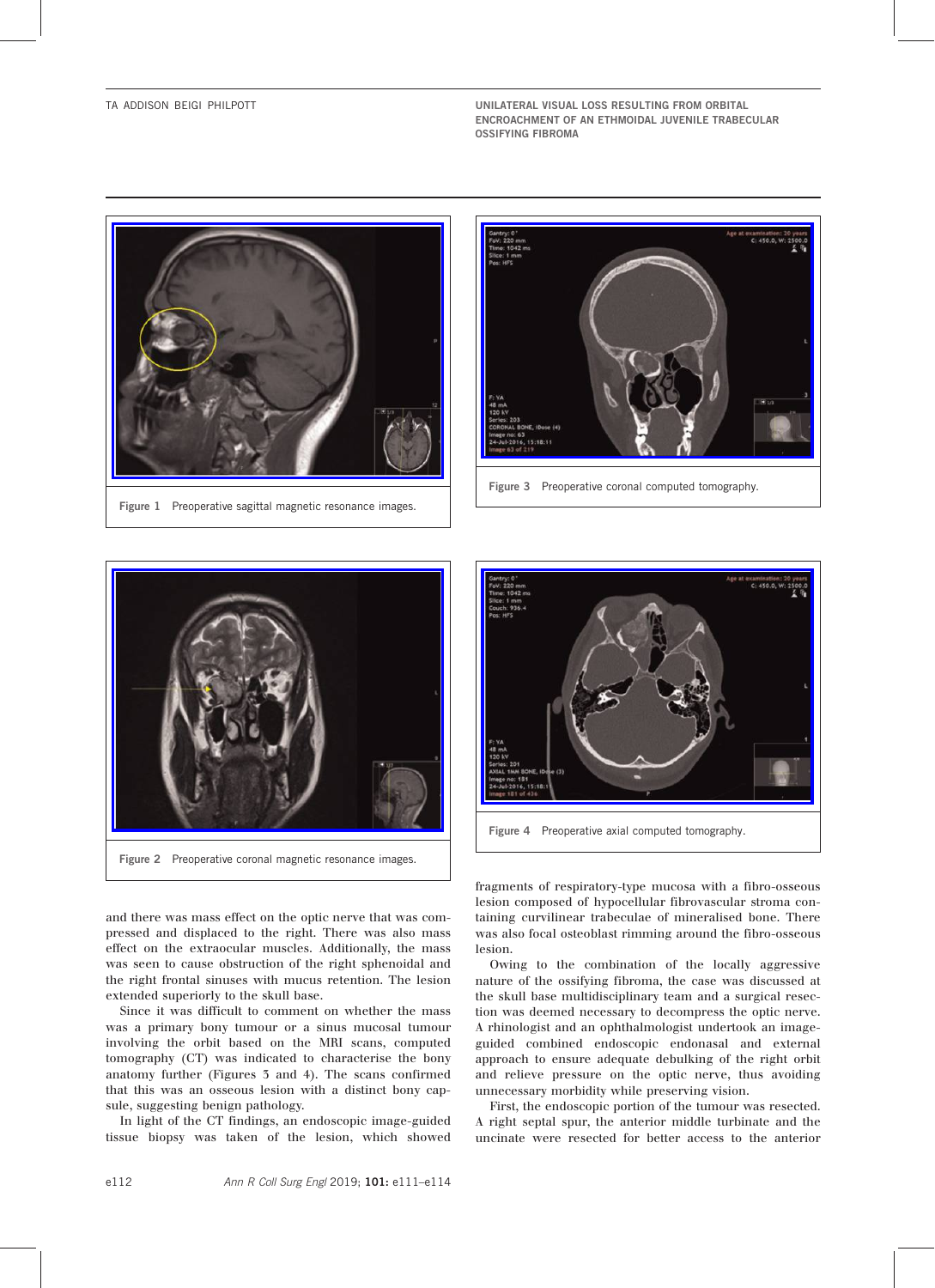aspect of the sinus portion of the tumour. The hard bony shell of the tumour was removed inferiorly and medially with a drill, up to the face of the sphenoid. A sphenoidotomy was performed to drain all inspissated mucus and access the back of the tumour. The soft central portion of the tumour was resected towards the orbit and skull base leaving a small rim superiorly. Finally, a frontal sinusotomy was conducted to drain thick inspissated mucus and a T-tube frontal sinus stent was inserted.

The orbital approach was performed via a joint subcutaneous and Lynch incision. The orbital rim was identified and the periosteum incised. Exploration of the orbital roof and medial wall was then possible. The tumour was uncovered at the medial wall of the orbit. The exposure of the entire orbital roof from anterior to posterior length was required to remove all of the tumour. The resection of the tumour was performed in small fragments with imageguided control and some portions were removed endoscopically. Afterwards, a medial wall polytetrafluoroethylene barrier implant (1 mm) was inserted with EpiFilm® (Medtronic) placed against the medial orbital wall graft in the ethmoid sinus cavity. Finally, the medial canthal ligament and periorbitum were repaired with 5.0 vicryl sutures and skin closure was achieved with 6.0 nylon sutures.

All specimens removed during surgery showed the features of a benign fibro-osseous process, consisting of numerous curved, branching trabeculae comprising osteoid and woven bone showing osteoblastic rimming. The trabeculae are surrounded by highly cellular stroma containing several osteoclasts. The appearances are in keeping with the initial clinical suspicion of a juvenile ossifying fibroma.

The patient was discharged the next day with little postoperative morbidity reported. At the 10-day postoperative follow-up, he was found to have minimal residual ocular symptoms and an acceptable visual acuity with settling diplopia. The three-month postoperative CT (Fig 5) showed displacement of medial rectus and right optic nerve.

At the six-month postoperative follow-up, the patient reported no recurrent symptoms. On endosopic examination of the sinuses, the right frontal sinus cavity was patent and free of discharge; the frontal sinus stent (Fig 6) was subsequently removed.

At the 18-month postoperative follow-up, the right eye visual acuity had returned to normal (6/6) with no recurrent ocular or sinus symptoms. The CT (Fig 7) showed that the right medial rectus was no longer displaced and patency of the right frontal sinus. The patient was happy with a small aesthetically pleasing external scar.

## **Conclusion**

Although there are few cases of ossifying fibroma reported in the sinonasal tract, including the ethmoid sinus and the orbit, the majority have presented with minimal to no intra-orbital involvement.5,10–<sup>12</sup> In one case series, most patients were reported to experience minor symptoms such as nasal obstruction or were asymptomatic.<sup>6</sup> In this case, visual loss as a result of optic nerve compression due





Figure 5 Postoperative coronal computed tomography at 3

Figure 6 Postoperative sagittal computed tomography at 3 months with frontal sinus stent in situ.